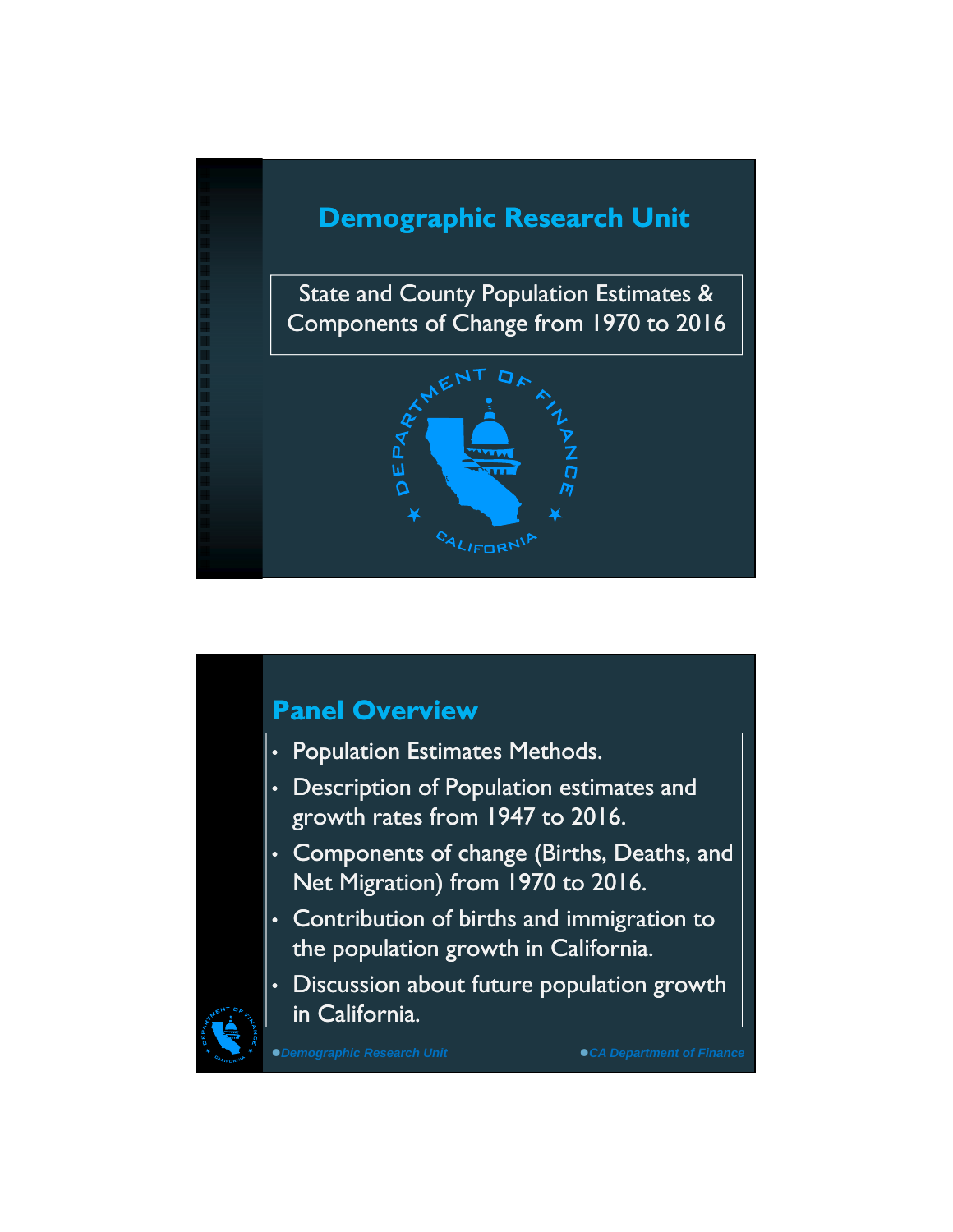

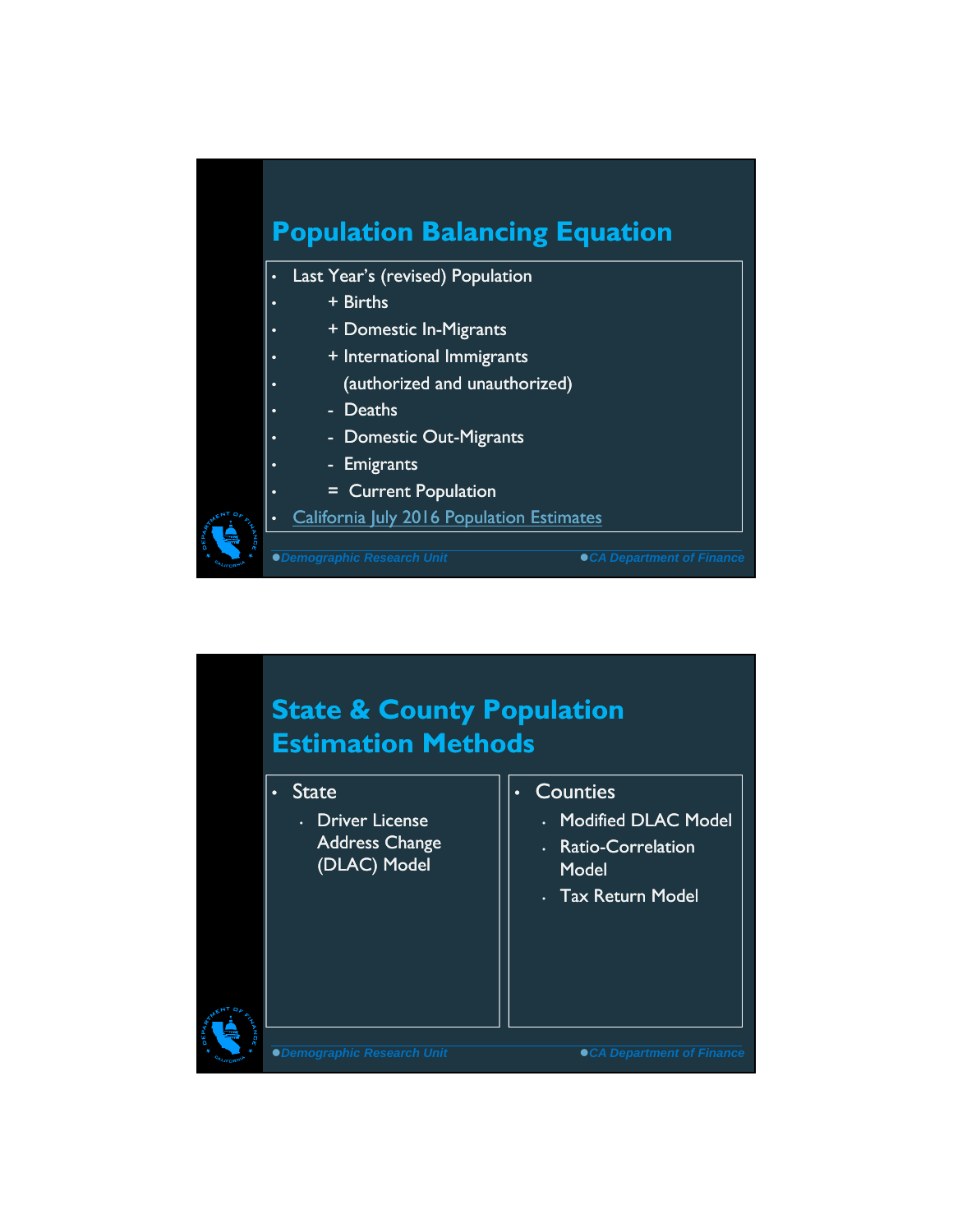

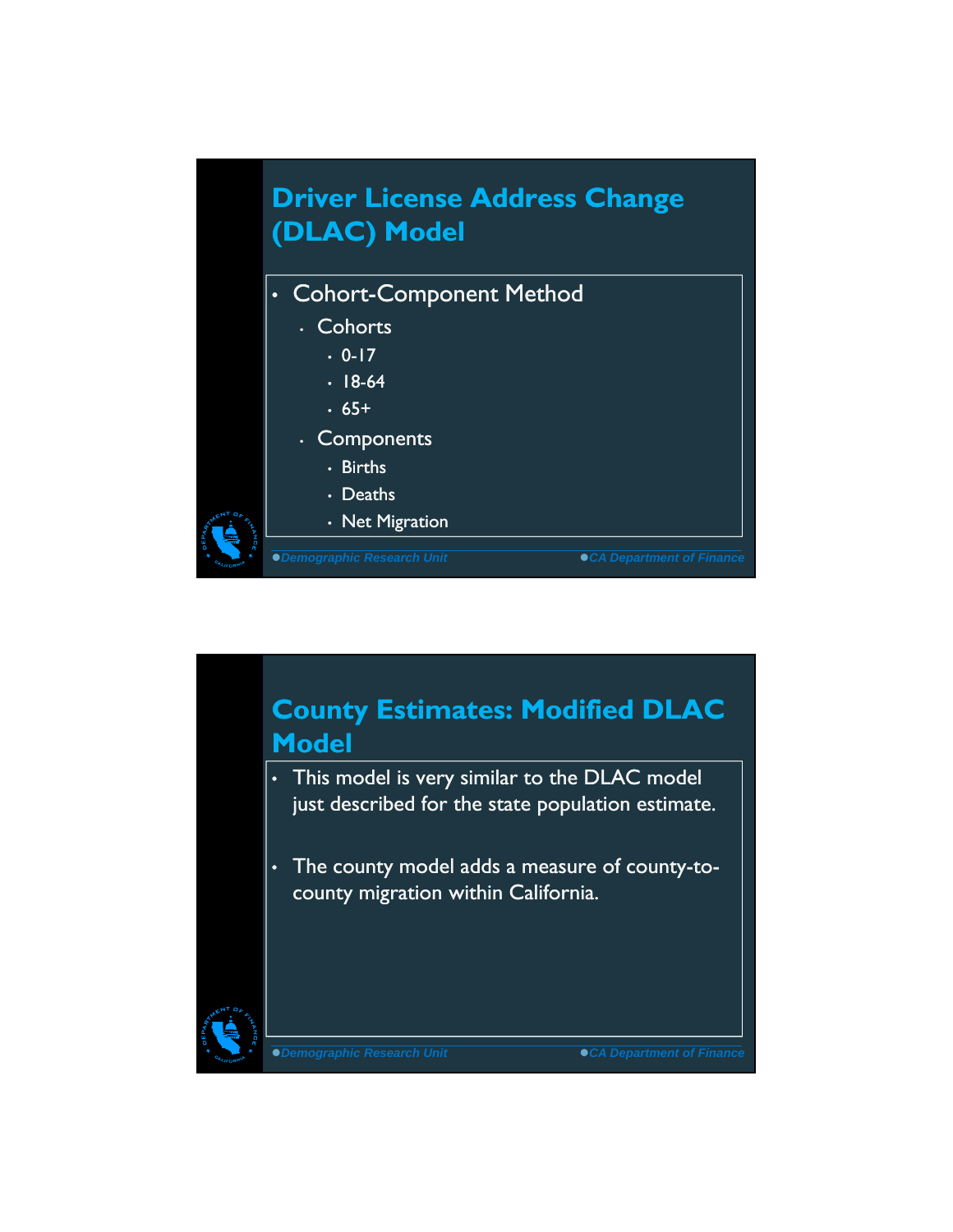

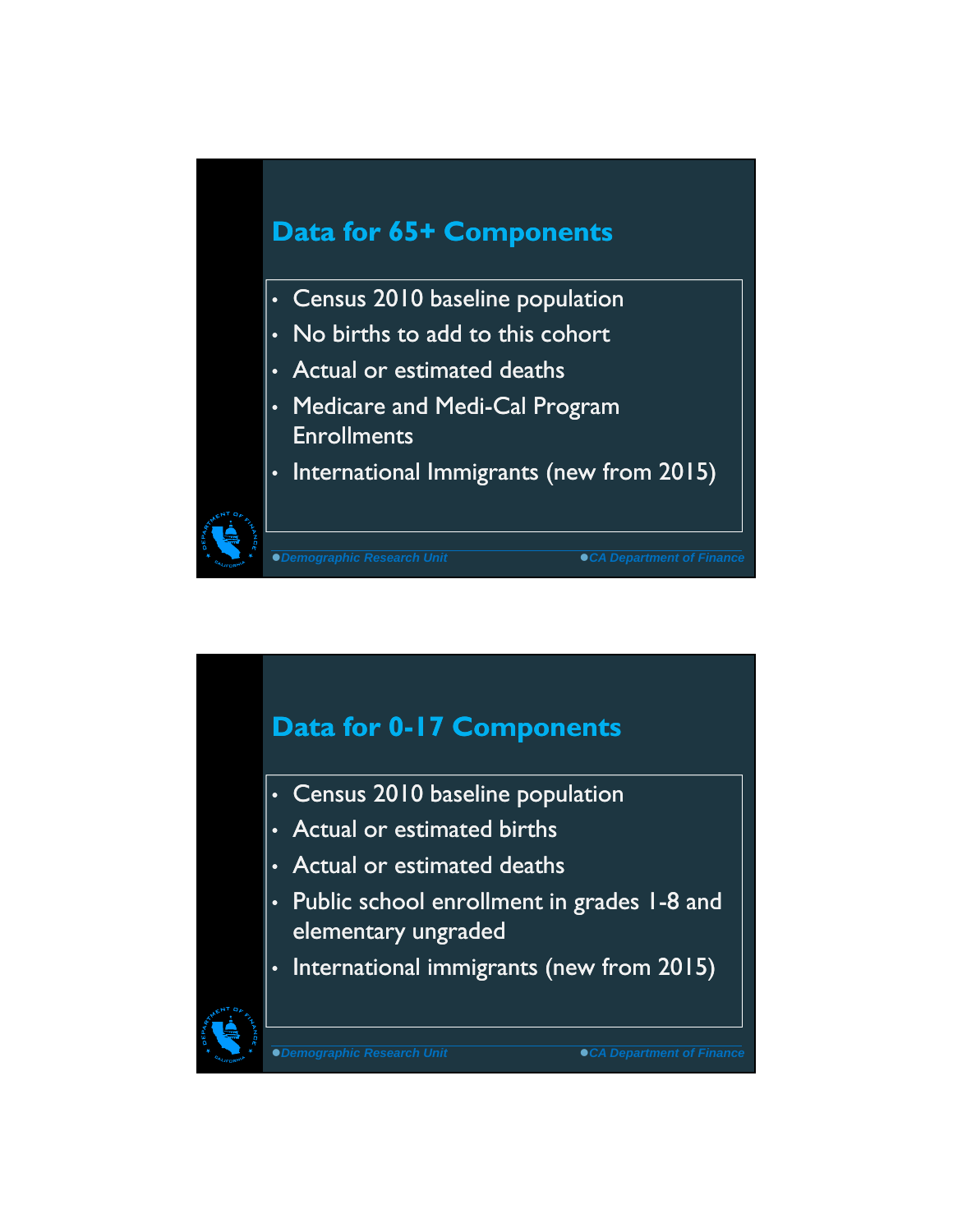## **Data for 18-64 Components**

- Census 2000 baseline population
- No births to add to this cohort
- Actual or estimated deaths
- Driver license address change data
- Internal Revenue Service matched tax returns
- Immigration (legal, unauthorized, emigration)
- Group quarters population data

**Demographic Research Unit** *Demographic Research Unit* **CA Department of Finance** 

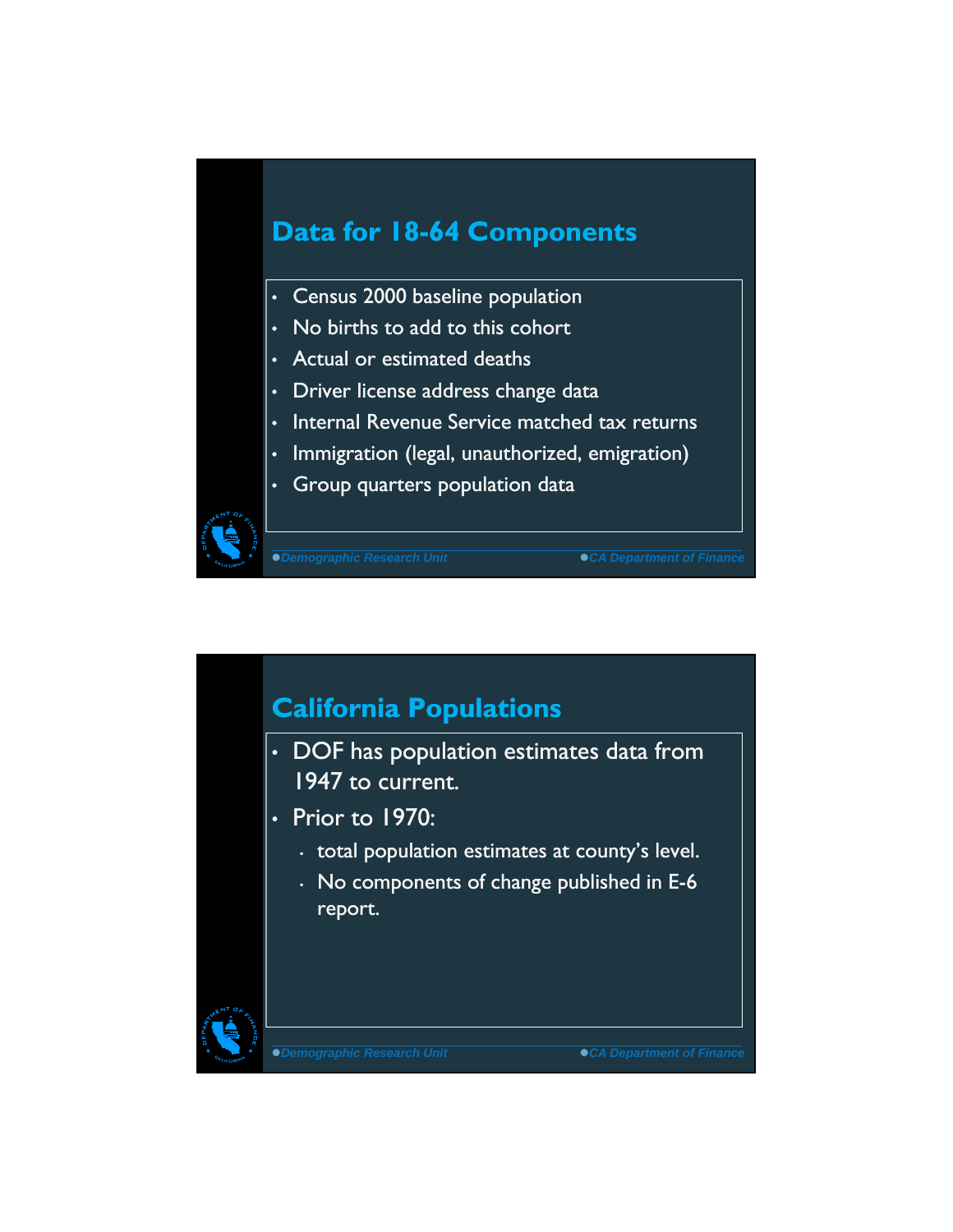

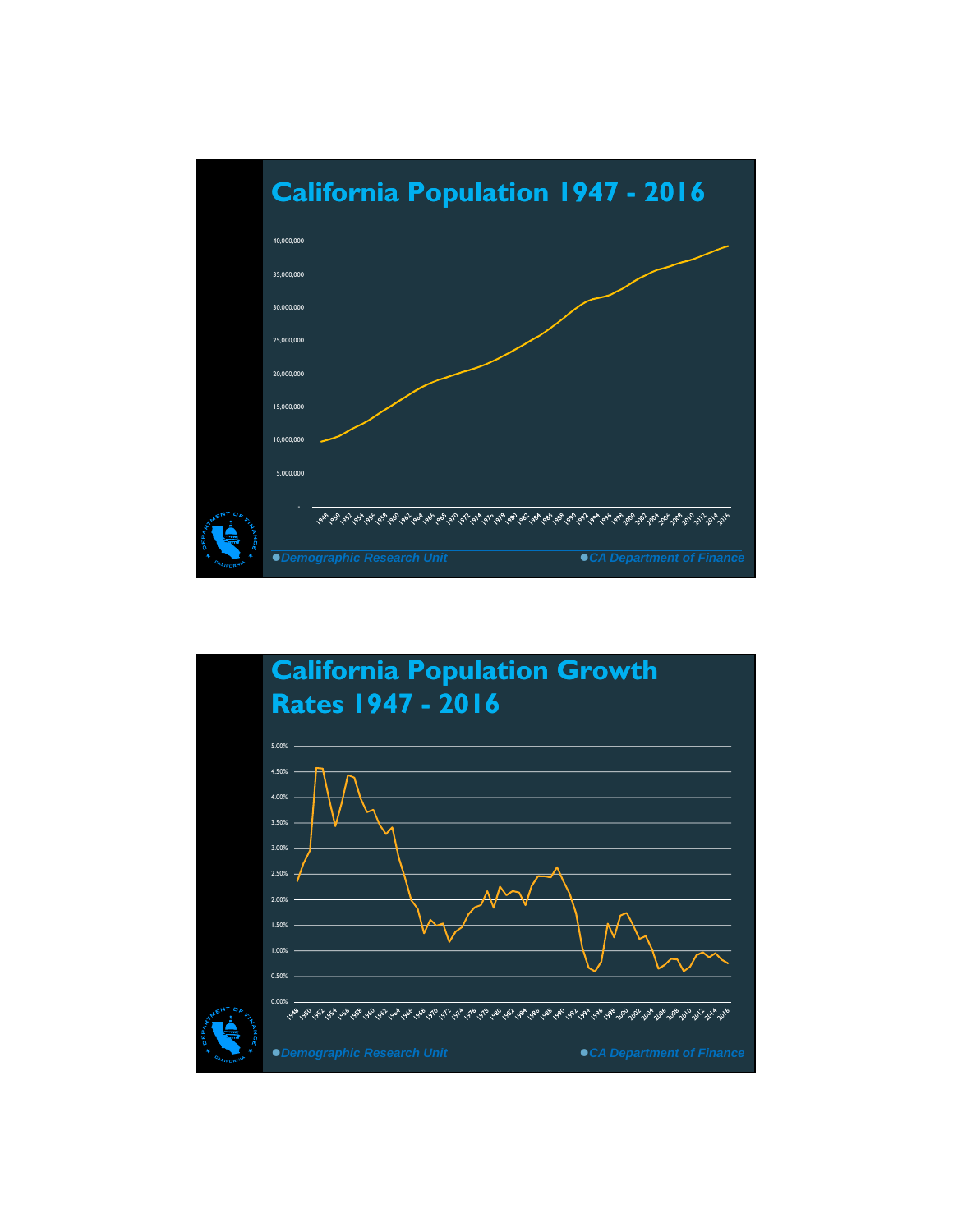

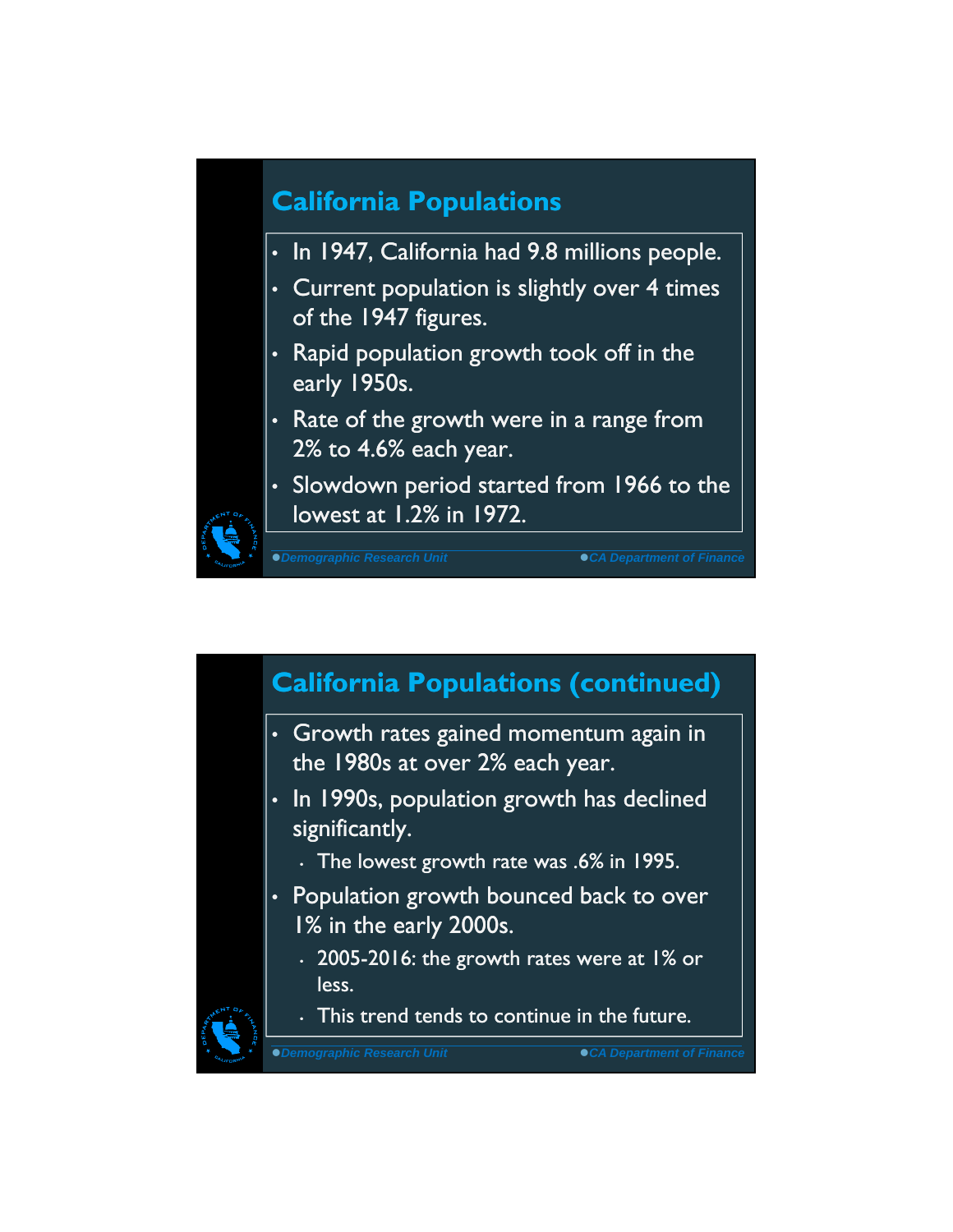

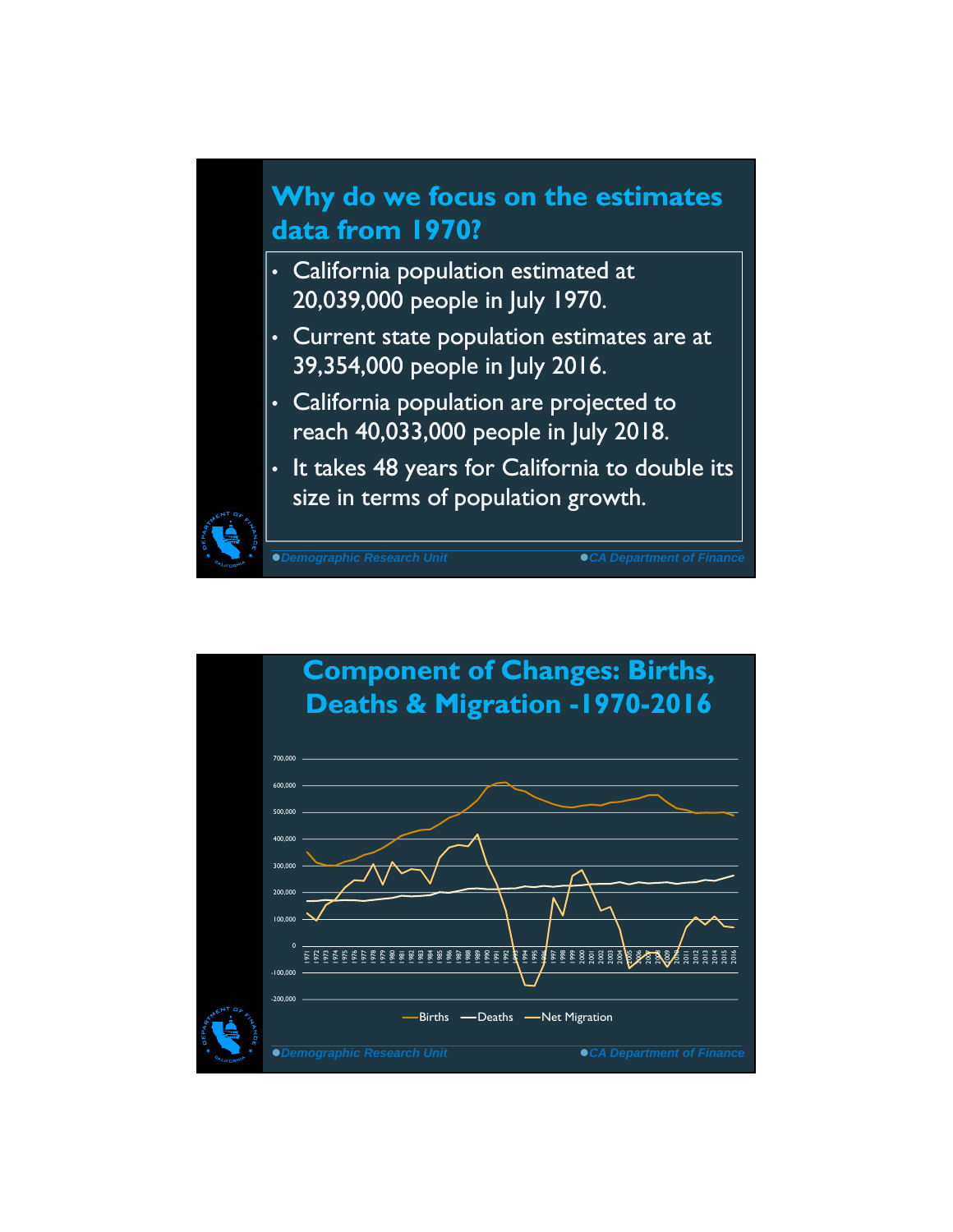

## **Components of Change in California from 1970 to 2016**

| Year    | <b>Average</b><br><b>Growth</b>    | <b>Total</b><br><b>Population</b><br><b>Gained</b> | <b>Births</b>         | <b>Deaths</b> | <b>Net</b><br><b>Migration</b> |
|---------|------------------------------------|----------------------------------------------------|-----------------------|---------------|--------------------------------|
|         |                                    |                                                    |                       |               |                                |
| 1970s   | 1.67                               | 3,217,987                                          | 2,967,984             | 1,542,842     | 1,792,845                      |
| 1980s   | 2.28                               | 5,884,193                                          | 4,592,809             | 1,971,926     | 3,263,310                      |
| 1990s   | 1.38                               | 4,277,398                                          | 5,656,784             | 2,200,370     | 820,984                        |
|         |                                    |                                                    |                       |               |                                |
| 2000s   | 1.04                               | 3,658,626                                          | 5,426,857             | 2,345,544     | 577,313                        |
| 2010-16 | 0.86                               | 2,277,228                                          | 3,509,956             | 1,720,047     | 487,319                        |
| Total   | 1.45                               |                                                    | 19,315,432 22,154,390 | 9,780,729     | 6,941,771                      |
|         | <b>• Demographic Research Unit</b> |                                                    |                       |               | ● CA Department of Finance     |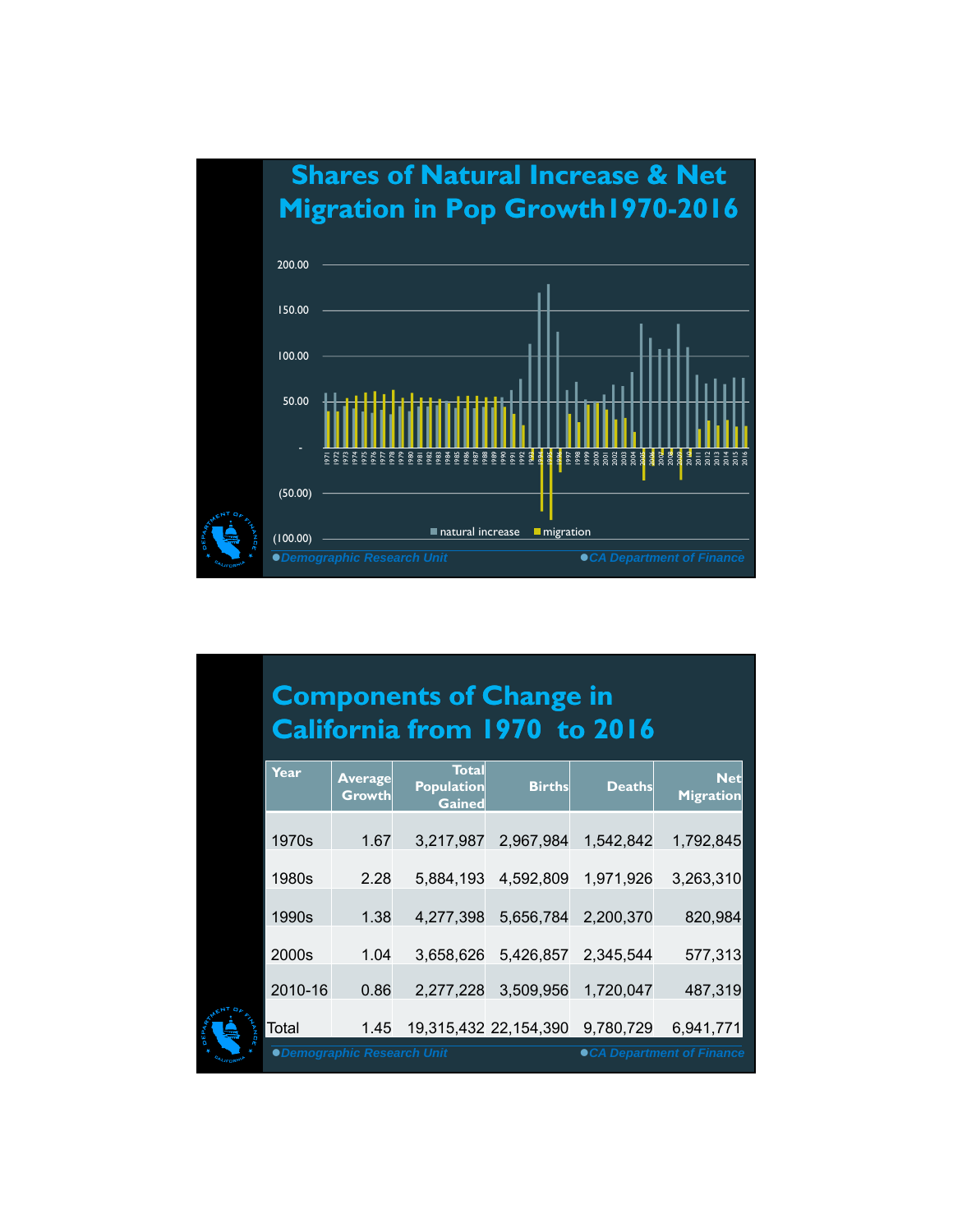| <b>Components of Change in</b><br>California from 1970 to 2016   |                                   |                                |                    |                                             |  |  |  |
|------------------------------------------------------------------|-----------------------------------|--------------------------------|--------------------|---------------------------------------------|--|--|--|
| Year                                                             | <b>Natural</b><br><b>Increase</b> | <b>Net</b><br><b>Migration</b> | <b>Immigration</b> | <b>Net Net Domestic</b><br><b>Migration</b> |  |  |  |
| 1970s                                                            | 1,425,142                         | 1,792,845                      | 1,110,995          | 681,850                                     |  |  |  |
| 1980s                                                            | 2,620,883                         | 3,263,310                      | 2,149,979          | 1,113,331                                   |  |  |  |
| 1990s                                                            | 3,456,414                         | 820,984                        | 2,137,786          | (1,316,802)                                 |  |  |  |
| 2000s                                                            | 3,081,313                         | 577,313                        | 1,812,322          | (1,235,009)                                 |  |  |  |
| 2010-16                                                          | 1,789,909                         | 487,319                        | 1,030,611          | $-543,292$                                  |  |  |  |
| Total                                                            | 12,373,661                        | 6,941,771                      | 8,241,693          | (1,299,922)                                 |  |  |  |
| <b>• Demographic Research Unit</b><br>● CA Department of Finance |                                   |                                |                    |                                             |  |  |  |

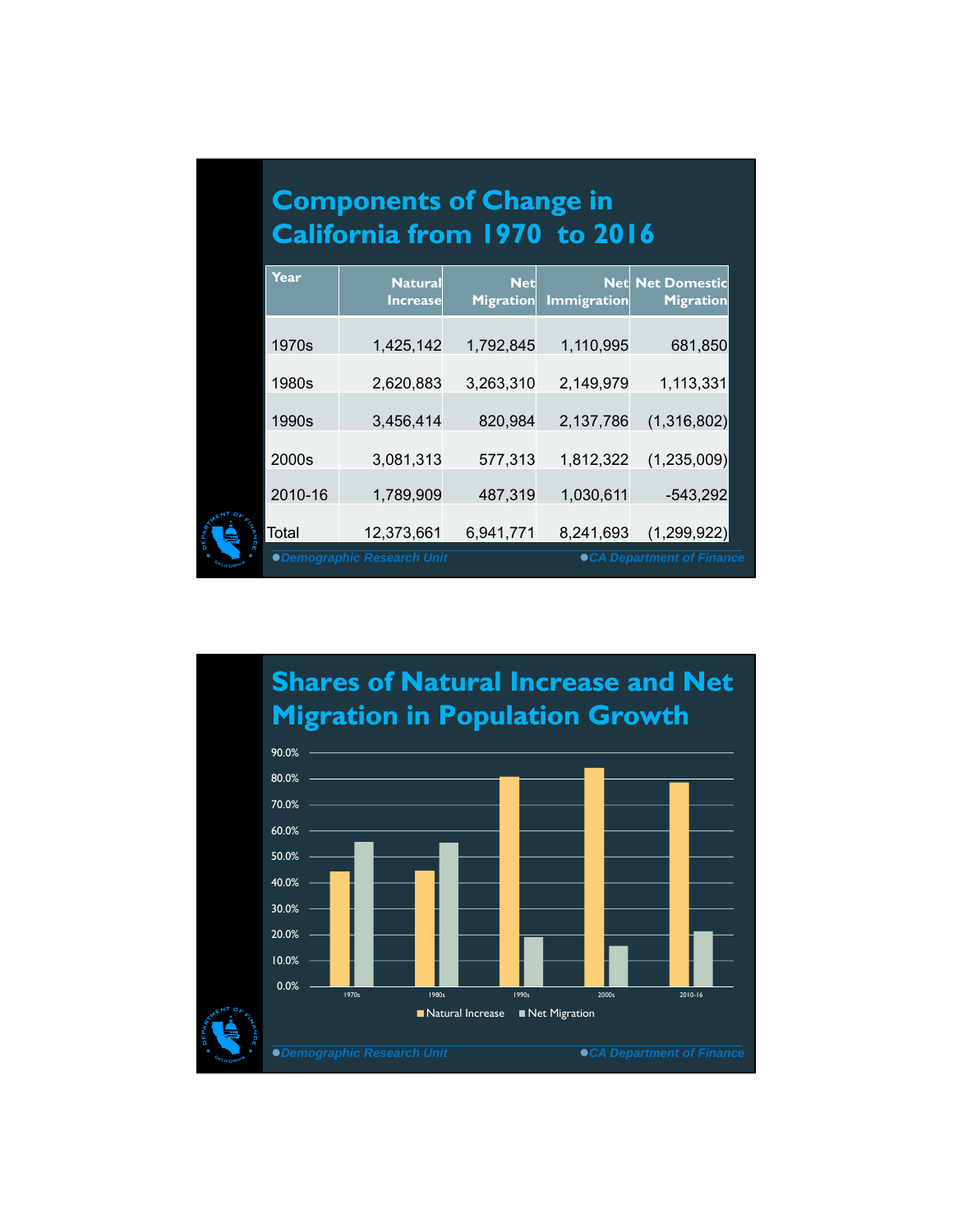